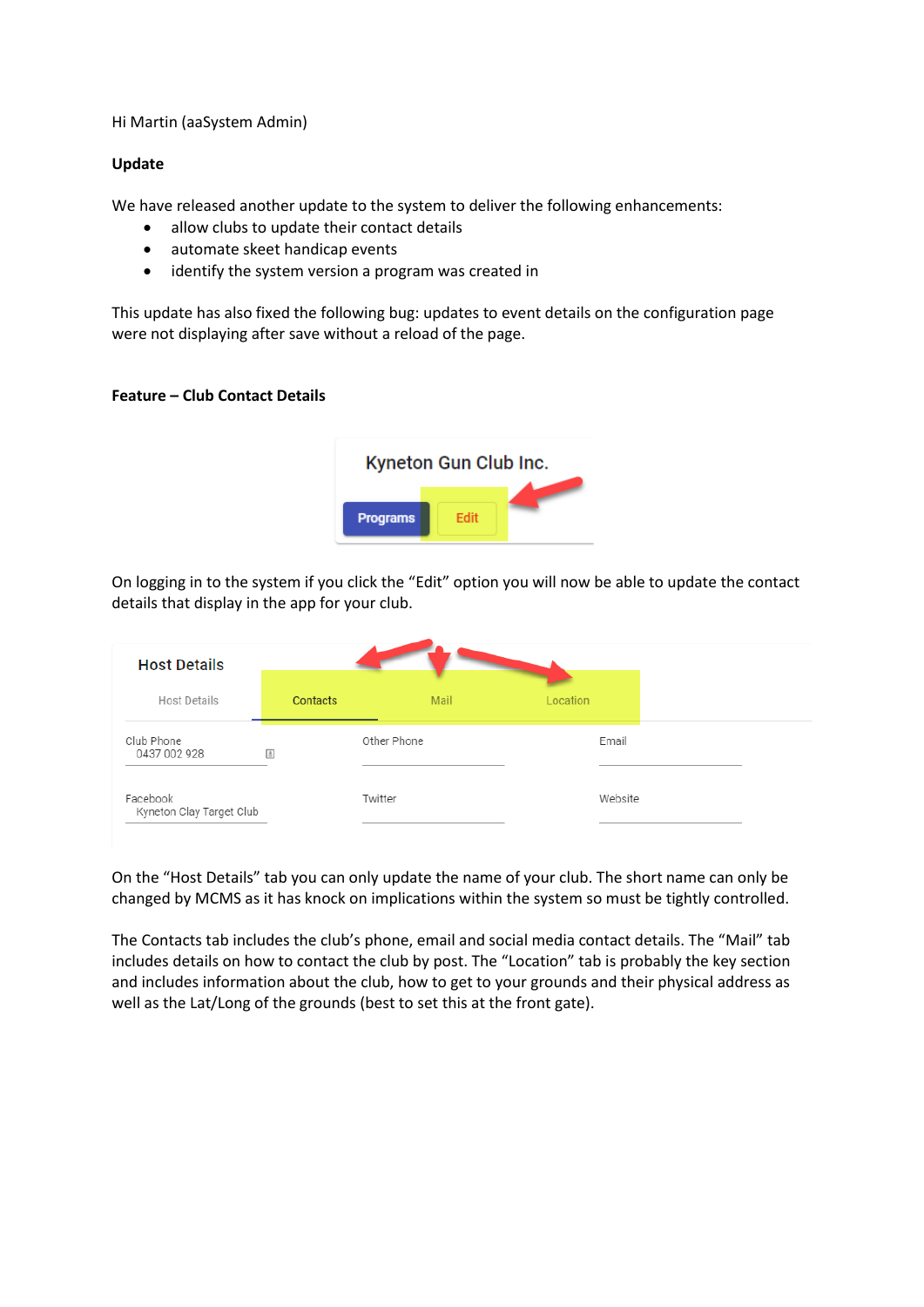

To obtain the lat/long go to Google Maps and locate your club. Click on the spot you want and then right mouse click on the red pin. Then click on the lat/lon to copy it to click board and then paste it into MCMS.

Once you have made all the changes make sure you hit the Save button to lock them in and have them update in the shooter's app.

# **Feature – Automated Skeet Handicap**

The one area of the system that was not fully automated was skeet handicap events as they currently require administrators to manually adjust a shooter's "extras" depending on their off the gun score.

The system has now "locked" the extras box (so they don't have to be tabbed through) and the administrator only has to enter the actual broken targets "off the gun" that the shooter shot. The system will then limit the extras used in the determination of the shooter's score to the minimum needed to achieve the event possible.

When shoot off scores are entered only the broken targets and the targets shot at need to be entered. The system will then determine the shooter's event score taking into account any unused extras from the event to determine who makes it to the next round of the shoot off.

| Score       | 3      | S12<br>25 | Score<br>22 | 3      | S12<br>25<br>. | Score<br>22<br>.                                                                             | 3<br>. | Score<br>22      | 3      |           | 88 (+12) / 100 |
|-------------|--------|-----------|-------------|--------|----------------|----------------------------------------------------------------------------------------------|--------|------------------|--------|-----------|----------------|
| Score<br>24 | ÷<br>2 | S12<br>25 | Score<br>24 | 2      | S12<br>25      | Score<br>24                                                                                  | 2      | Score<br>24<br>. | 2<br>. | $96 (+4)$ | 100            |
| Score<br>24 | ÷<br>. | S12<br>25 | Score<br>25 |        | S12<br>25      | Score<br>24<br>.                                                                             | .      | Score<br>25<br>. | .      | 98        | 100            |
| Score<br>25 |        | S12<br>25 | Score<br>25 |        | S12<br>25      | Score<br>25                                                                                  |        | Score<br>25      | .      | 100       | 100            |
| Score<br>24 | ÷<br>Ω | S12<br>25 | Score<br>24 | $\cup$ | S12<br>25      | Only two used as A1<br>shooter shot 98 / 100 so<br>only 2 required to reach<br>the possible. |        |                  |        | 96 / 100  |                |
| Score<br>25 |        | S12<br>25 | Score<br>25 | 0      | S12<br>25      |                                                                                              |        |                  |        | 100 /     | 100            |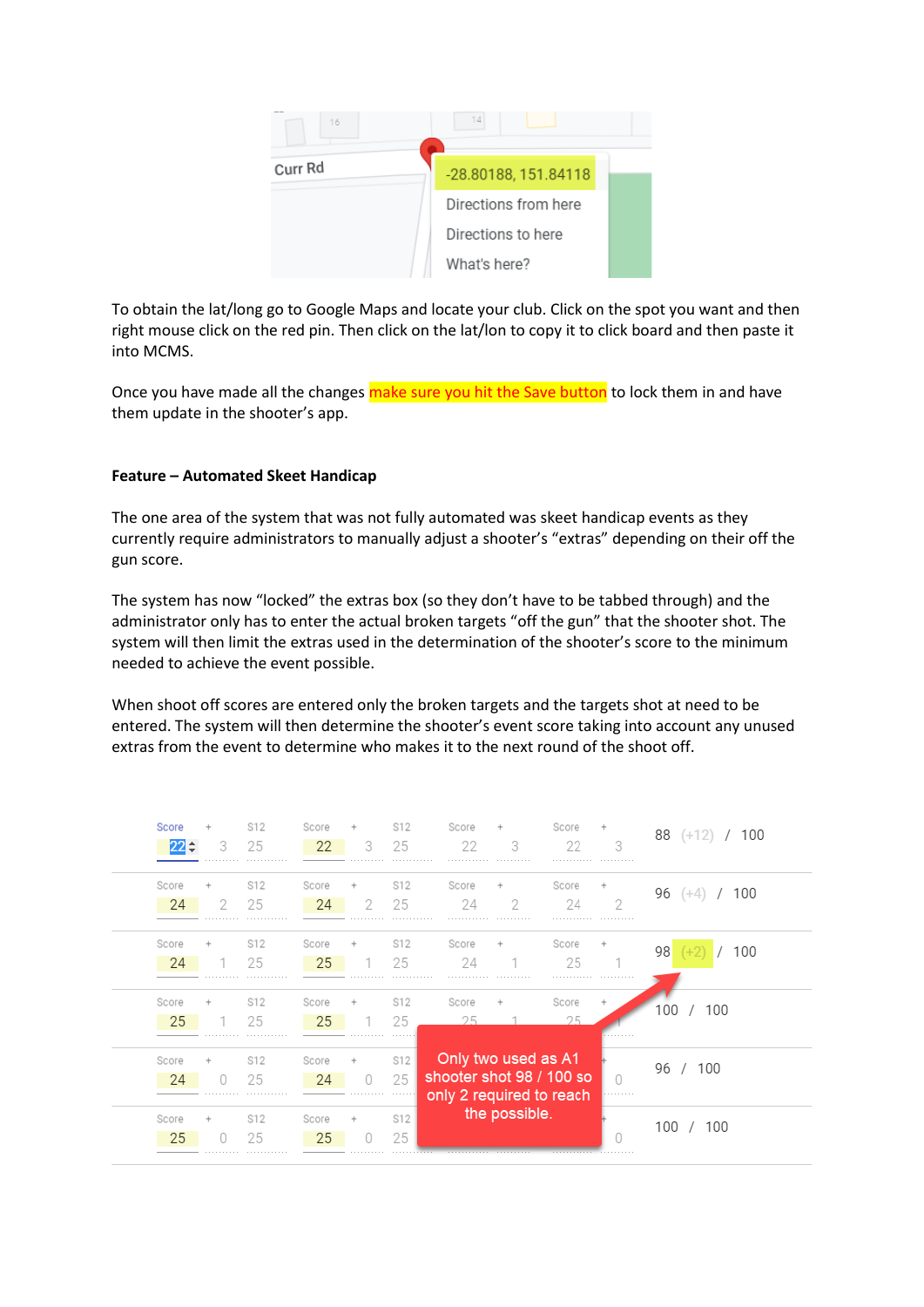To change the extras available to a shooter where a "super handicap" multi gauge event is shot edit the shooter's nomination form and change the extras there. This will not affect their membership grade but will flow through to the event. Remember to tick the event as a "novelty" if you do run a super handicap.

### **Feature – System Version**

To ensure shoots operate as expected we need all clubs to update their browsers for the latest version as and when we release updates. To help us identify any clubs that may not be receiving our update emails and therefore not updating their system we have implemented a stamp when a program is created which records the version in which it was created.

Admin Version: 2.4.4 Program Version: 2.4.4

### **Accessing The Latest Version**

Please go into our system and then hold down the Shift Key and then hit the reload icon (top left next to the forward arrow). This needs to be done on all machines accessing the system. You should see version number 2.4.4 after you enter a program.

 $\leftarrow$   $\rightarrow$   $\mathbf{C}$  (  $\triangle$  apps.myclubsmyscores.com/admin/

If you have the time, then a complete cache clear as per the instructions at the end of this email will make doubly sure you have the latest version.

As always if you have any questions, feedback or suggestions for improvement please feel free to contact me.

Kind Regards

Martin 0457 079 929 [martin.smith@myclubsmyscores.com](mailto:martin.smith@myclubsmyscores.com) <https://www.facebook.com/myclubsmyscores> [www.myclubsmyscores.com](http://www.myclubsmyscores.com/)

#### **Key Settings**

- click the three dots in the top right and select "settings".
- From there go to the "privacy and security" section select "cookies and other site data". Then:

--------------------------------------------------------------------------------------------------------------------------------------

- o ensure "allow all cookies" is selected; and
- o ensure "clear cookies and site data when you quit chrome" is *OFF*

#### **Can't login?**

• Our system, for security reasons, compares the time on the computer to the world time to identify if a user should be "timed out".